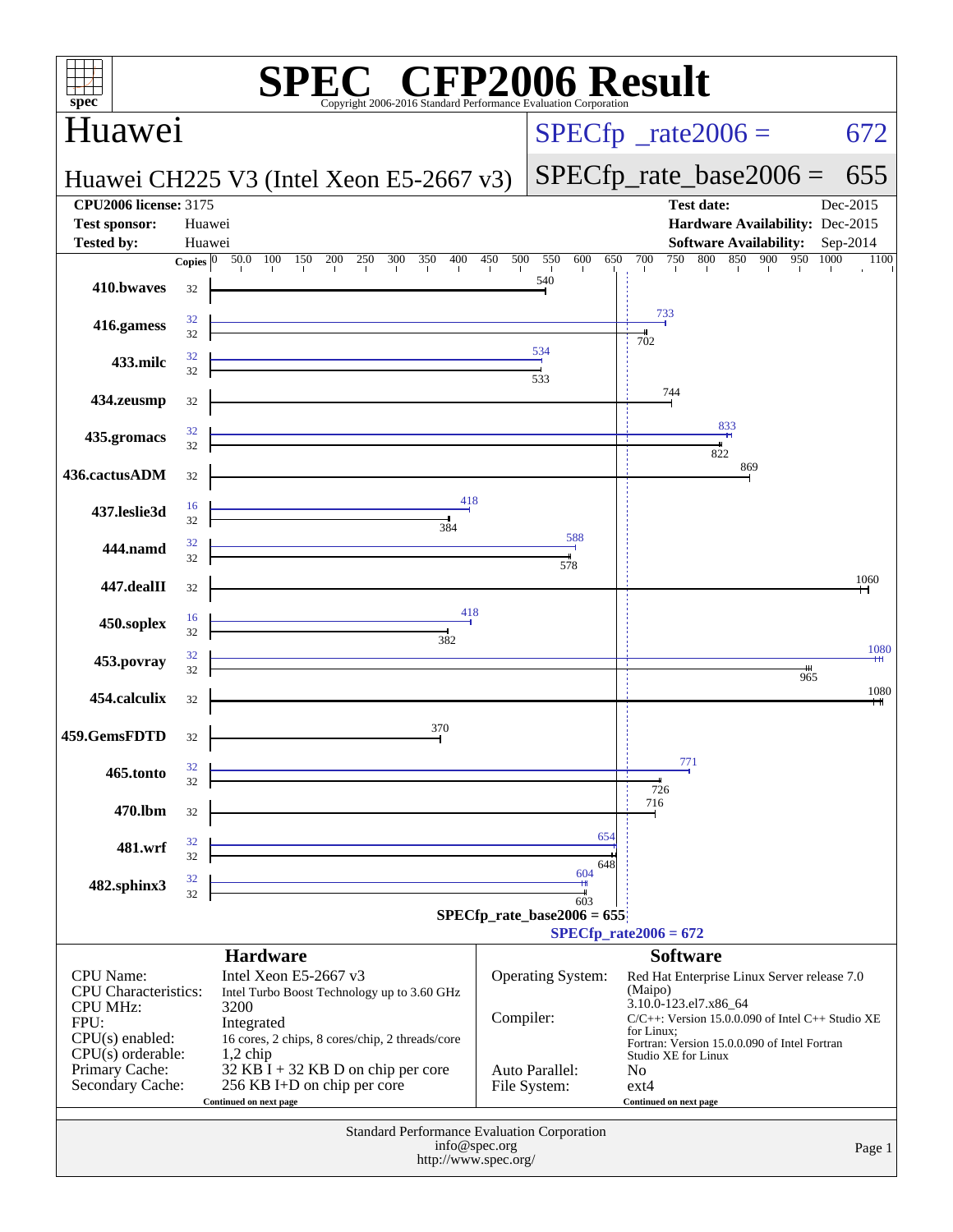

[Base Pointers:](http://www.spec.org/auto/cpu2006/Docs/result-fields.html#BasePointers)

## Huawei

### $SPECTp_rate2006 = 672$

[System State:](http://www.spec.org/auto/cpu2006/Docs/result-fields.html#SystemState) Run level 3 (multi-user)<br>Base Pointers: 32/64-bit

[Peak Pointers:](http://www.spec.org/auto/cpu2006/Docs/result-fields.html#PeakPointers) 32/64-bit [Other Software:](http://www.spec.org/auto/cpu2006/Docs/result-fields.html#OtherSoftware) None

Huawei CH225 V3 (Intel Xeon E5-2667 v3)

[SPECfp\\_rate\\_base2006 =](http://www.spec.org/auto/cpu2006/Docs/result-fields.html#SPECfpratebase2006) 655

**[CPU2006 license:](http://www.spec.org/auto/cpu2006/Docs/result-fields.html#CPU2006license)** 3175 **[Test date:](http://www.spec.org/auto/cpu2006/Docs/result-fields.html#Testdate)** Dec-2015 **[Test sponsor:](http://www.spec.org/auto/cpu2006/Docs/result-fields.html#Testsponsor)** Huawei **[Hardware Availability:](http://www.spec.org/auto/cpu2006/Docs/result-fields.html#HardwareAvailability)** Dec-2015 **[Tested by:](http://www.spec.org/auto/cpu2006/Docs/result-fields.html#Testedby)** Huawei **[Software Availability:](http://www.spec.org/auto/cpu2006/Docs/result-fields.html#SoftwareAvailability)** Sep-2014

#### [L3 Cache:](http://www.spec.org/auto/cpu2006/Docs/result-fields.html#L3Cache) 20 MB I+D on chip per chip<br>Other Cache: None [Other Cache:](http://www.spec.org/auto/cpu2006/Docs/result-fields.html#OtherCache) [Memory:](http://www.spec.org/auto/cpu2006/Docs/result-fields.html#Memory) 256 GB (16 x 16 GB 2Rx4 PC4-2133P-R) [Disk Subsystem:](http://www.spec.org/auto/cpu2006/Docs/result-fields.html#DiskSubsystem) 1 x 500 GB SATA, 7200 RPM [Other Hardware:](http://www.spec.org/auto/cpu2006/Docs/result-fields.html#OtherHardware) None

| <b>Results Table</b> |               |                |       |                                                                                                          |       |                |            |               |                |              |                |              |                |              |
|----------------------|---------------|----------------|-------|----------------------------------------------------------------------------------------------------------|-------|----------------|------------|---------------|----------------|--------------|----------------|--------------|----------------|--------------|
|                      |               |                |       | <b>Base</b>                                                                                              |       |                |            |               |                |              | <b>Peak</b>    |              |                |              |
| <b>Benchmark</b>     | <b>Copies</b> | <b>Seconds</b> | Ratio | <b>Seconds</b>                                                                                           | Ratio | <b>Seconds</b> | Ratio      | <b>Copies</b> | <b>Seconds</b> | <b>Ratio</b> | <b>Seconds</b> | <b>Ratio</b> | <b>Seconds</b> | <b>Ratio</b> |
| 410.bwayes           | 32            | 804            | 541   | 805                                                                                                      | 540   | 806            | 539        | 32            | 804            | 541          | 805            | 540          | 806            | 539          |
| 416.gamess           | 32            | 896            | 699   | 892                                                                                                      | 702   | 891            | 703        | 32            | 854            | 733          | 854            | 734          | 856            | 732          |
| $433$ .milc          | 32            | 551            | 533   | 551                                                                                                      | 533   | 551            | 533        | 32            | 551            | 533          | 551            | 534          | 551            | 534          |
| $434$ . zeusmp       | 32            | 392            | 744   | 392                                                                                                      | 744   | 392            | 743        | 32            | 392            | 744          | 392            | 744          | 392            | 743          |
| $435$ . gromacs      | 32            | 278            | 822   | 277                                                                                                      | 825   | 279            | 820        | 32            | 272            | 840          | 275            | 832          | 274            | 833          |
| 436.cactusADM        | 32            | 440            | 869   | 440                                                                                                      | 869   | 440            | 869        | 32            | 440            | 869          | 440            | 869          | 440            | 869          |
| 437.leslie3d         | 32            | 784            | 384   | 781                                                                                                      | 385   | 784            | 384        | 16            | 360            | 418          | 361            | 417          | 360            | <b>418</b>   |
| 444.namd             | 32            | 442            | 581   | 444                                                                                                      | 577   | 444            | 578        | 32            | 436            | 588          | 436            | 589          | 436            | 588          |
| $447$ .dealII        | 32            | 349            | 1050  | 345                                                                                                      | 1060  | 346            | 1060       | 32            | 349            | 1050         | 345            | 1060         | 346            | 1060         |
| $450$ .soplex        | 32            | 700            | 381   | 699                                                                                                      | 382   | 697            | 383I       | 16            | 319            | 418          | 319            | 418          | 318            | 420          |
| 453.povray           | 32            | 176            | 965   | 177                                                                                                      | 961   | 176            | 968        | 32            | 157            | 1080         | 158            | 1080         | 159            | 1070         |
| 454.calculix         | 32            | 244            | 1080  | 247                                                                                                      | 1070  | 244            | 1080       | 32            | 244            | 1080         | 247            | 1070         | 244            | 1080         |
| 459.GemsFDTD         | 32            | 916            | 370   | 915                                                                                                      | 371   | 917            | 370l       | 32            | 916            | 370          | 915            | 371          | 917            | 370          |
| $465$ .tonto         | 32            | 435            | 724   | 434                                                                                                      | 726   | 434            | <b>726</b> | 32            | 409            | 771          | 408            | 773          | 408            | 771          |
| 470.1bm              | 32            | 614            | 716   | 614                                                                                                      | 716   | 613            | 717        | 32            | 614            | 716          | 614            | 716          | 613            | 717          |
| 481.wrf              | 32            | 553            | 646   | 548                                                                                                      | 653   | 552            | 648        | 32            | 546            | 655          | 549            | 651          | 546            | 654          |
| $482$ .sphinx $3$    | 32            | 1035           | 603   | 1029                                                                                                     | 606   | 1034           | 603        | 32            | 1033           | 604          | 1040           | 600          | 1029           | 606          |
|                      |               |                |       | Results appear in the order in which they were run. Bold underlined text indicates a median measurement. |       |                |            |               |                |              |                |              |                |              |

#### **[Submit Notes](http://www.spec.org/auto/cpu2006/Docs/result-fields.html#SubmitNotes)**

 The numactl mechanism was used to bind copies to processors. The config file option 'submit' was used to generate numactl commands to bind each copy to a specific processor. For details, please see the config file.

#### **[Operating System Notes](http://www.spec.org/auto/cpu2006/Docs/result-fields.html#OperatingSystemNotes)**

Stack size set to unlimited using "ulimit -s unlimited"

#### **[Platform Notes](http://www.spec.org/auto/cpu2006/Docs/result-fields.html#PlatformNotes)**

 BIOS configuration: Set Power Efficiency Mode to Performance Set Snoop Mode to ES mode

Continued on next page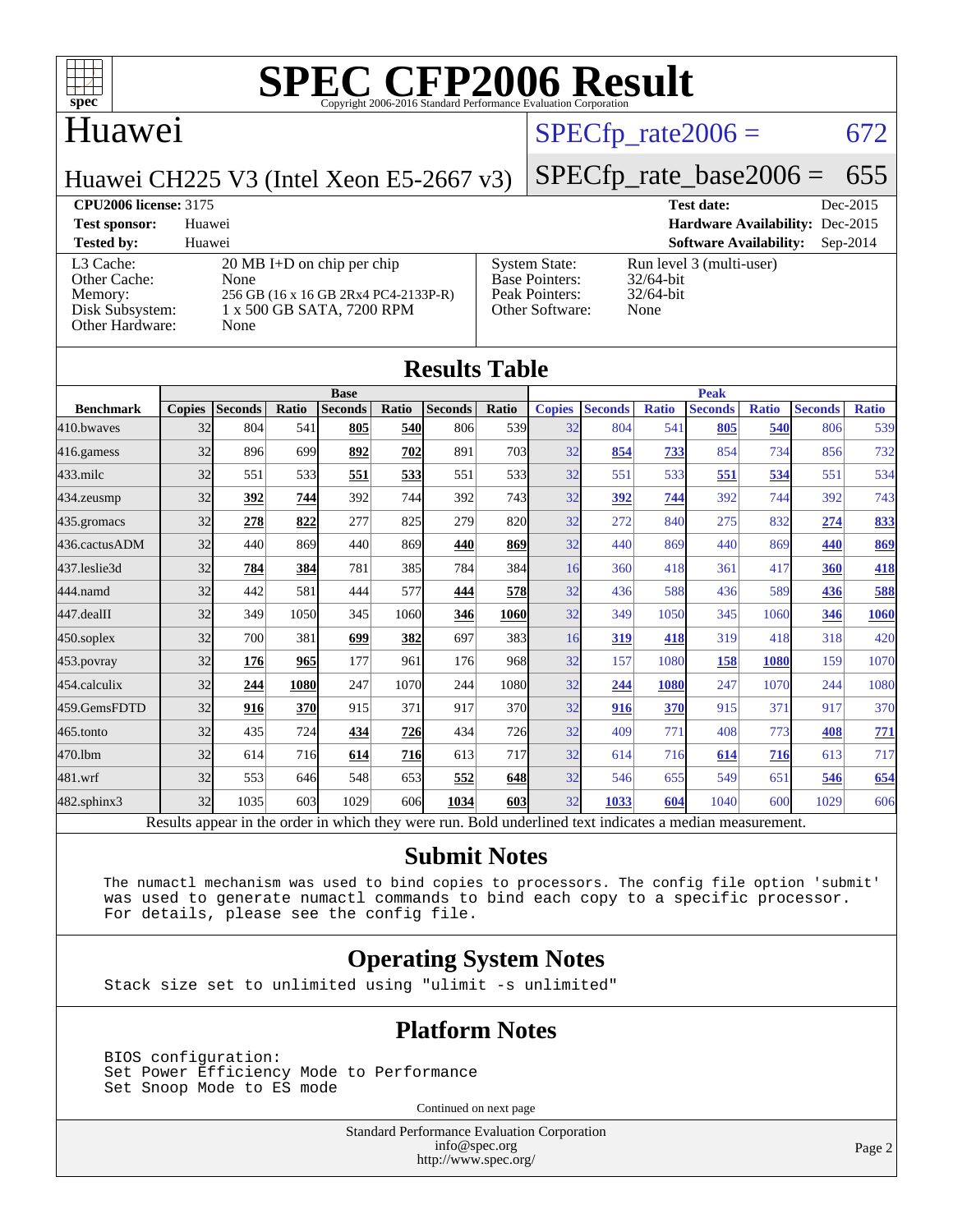

### Huawei

SPECfp\_rate $2006 = 672$ 

Huawei CH225 V3 (Intel Xeon E5-2667 v3)

**[Tested by:](http://www.spec.org/auto/cpu2006/Docs/result-fields.html#Testedby)** Huawei **[Software Availability:](http://www.spec.org/auto/cpu2006/Docs/result-fields.html#SoftwareAvailability)** Sep-2014

**[CPU2006 license:](http://www.spec.org/auto/cpu2006/Docs/result-fields.html#CPU2006license)** 3175 **[Test date:](http://www.spec.org/auto/cpu2006/Docs/result-fields.html#Testdate)** Dec-2015 **[Test sponsor:](http://www.spec.org/auto/cpu2006/Docs/result-fields.html#Testsponsor)** Huawei **[Hardware Availability:](http://www.spec.org/auto/cpu2006/Docs/result-fields.html#HardwareAvailability)** Dec-2015

[SPECfp\\_rate\\_base2006 =](http://www.spec.org/auto/cpu2006/Docs/result-fields.html#SPECfpratebase2006) 655

#### **[Platform Notes \(Continued\)](http://www.spec.org/auto/cpu2006/Docs/result-fields.html#PlatformNotes)**

Standard Performance Evaluation Corporation [info@spec.org](mailto:info@spec.org) <http://www.spec.org/> Page 3 Set Patrol Scrub to Disable Sysinfo program /spec/config/sysinfo.rev6914 \$Rev: 6914 \$ \$Date:: 2014-06-25 #\$ e3fbb8667b5a285932ceab81e28219e1 running on localhost.localdomain Fri Dec 4 13:59:53 2015 This section contains SUT (System Under Test) info as seen by some common utilities. To remove or add to this section, see: <http://www.spec.org/cpu2006/Docs/config.html#sysinfo> From /proc/cpuinfo model name : Intel(R) Xeon(R) CPU E5-2667 v3 @ 3.20GHz 2 "physical id"s (chips) 32 "processors" cores, siblings (Caution: counting these is hw and system dependent. The following excerpts from /proc/cpuinfo might not be reliable. Use with caution.) cpu cores : 8 siblings : 16 physical 0: cores 0 1 2 3 4 5 6 7 physical 1: cores 0 1 2 3 4 5 6 7 cache size : 20480 KB From /proc/meminfo MemTotal: 263577516 kB HugePages\_Total: 0<br>Hugepagesize: 2048 kB Hugepagesize: From /etc/\*release\* /etc/\*version\* os-release: NAME="Red Hat Enterprise Linux Server" VERSION="7.0 (Maipo)" ID="rhel" ID\_LIKE="fedora" VERSION\_ID="7.0" PRETTY NAME="Red Hat Enterprise Linux Server 7.0 (Maipo)" ANSI\_COLOR="0;31" CPE\_NAME="cpe:/o:redhat:enterprise\_linux:7.0:GA:server" redhat-release: Red Hat Enterprise Linux Server release 7.0 (Maipo) system-release: Red Hat Enterprise Linux Server release 7.0 (Maipo) system-release-cpe: cpe:/o:redhat:enterprise\_linux:7.0:ga:server uname -a: Linux localhost.localdomain 3.10.0-123.el7.x86\_64 #1 SMP Mon May 5 11:16:57 EDT 2014 x86\_64 x86\_64 x86\_64 GNU/Linux run-level 3 Dec 3 14:46 SPEC is set to: /spec Filesystem Type Size Used Avail Use% Mounted on<br>
/dev/sdal ext4 443G 104G 317G 25% / 104G 317G 25% / Additional information from dmidecode: Continued on next page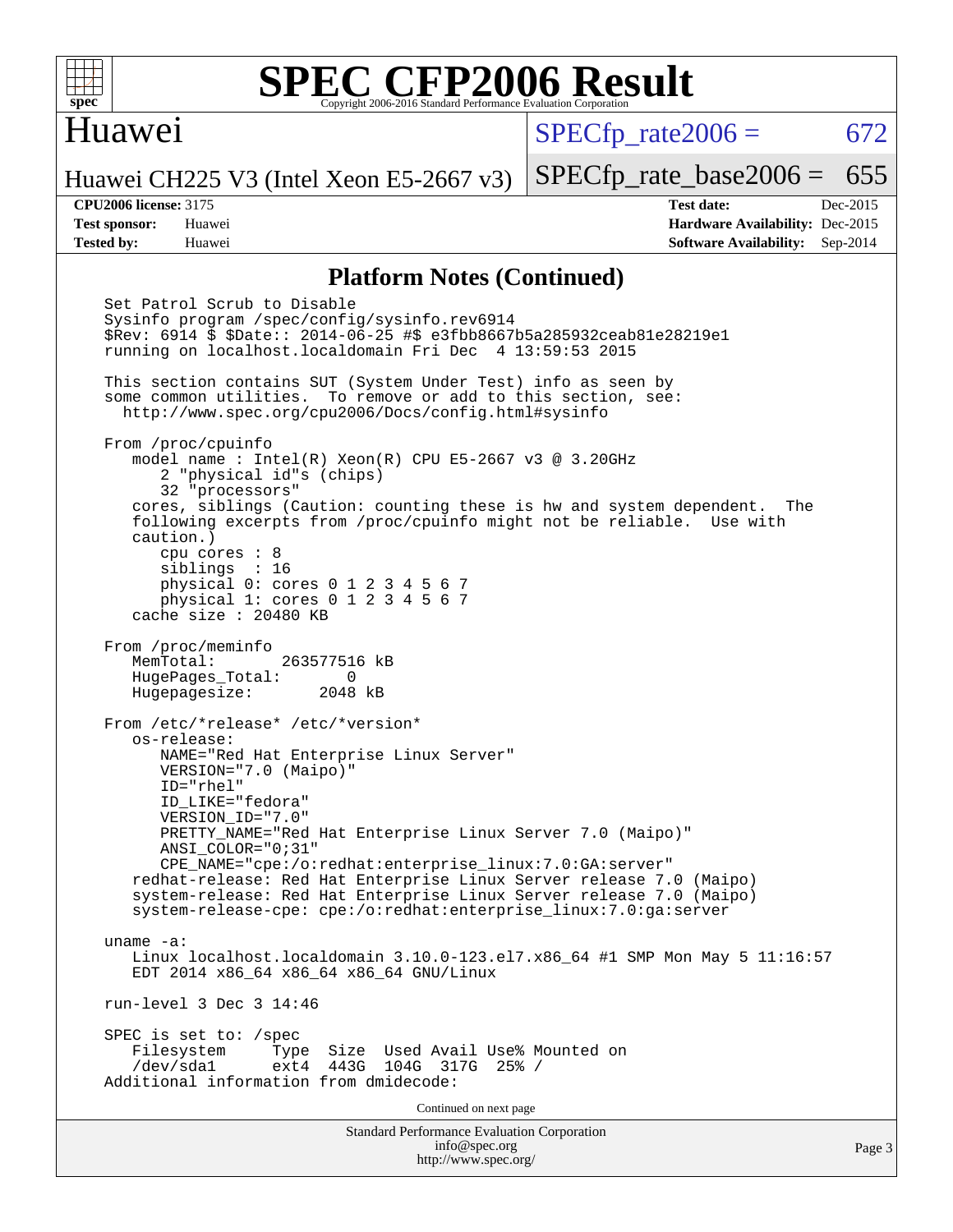

### Huawei

SPECfp\_rate $2006 = 672$ 

[SPECfp\\_rate\\_base2006 =](http://www.spec.org/auto/cpu2006/Docs/result-fields.html#SPECfpratebase2006) 655

#### Huawei CH225 V3 (Intel Xeon E5-2667 v3)

**[CPU2006 license:](http://www.spec.org/auto/cpu2006/Docs/result-fields.html#CPU2006license)** 3175 **[Test date:](http://www.spec.org/auto/cpu2006/Docs/result-fields.html#Testdate)** Dec-2015 **[Test sponsor:](http://www.spec.org/auto/cpu2006/Docs/result-fields.html#Testsponsor)** Huawei **[Hardware Availability:](http://www.spec.org/auto/cpu2006/Docs/result-fields.html#HardwareAvailability)** Dec-2015 **[Tested by:](http://www.spec.org/auto/cpu2006/Docs/result-fields.html#Testedby)** Huawei **[Software Availability:](http://www.spec.org/auto/cpu2006/Docs/result-fields.html#SoftwareAvailability)** Sep-2014

#### **[Platform Notes \(Continued\)](http://www.spec.org/auto/cpu2006/Docs/result-fields.html#PlatformNotes)**

 Warning: Use caution when you interpret this section. The 'dmidecode' program reads system data which is "intended to allow hardware to be accurately determined", but the intent may not be met, as there are frequent changes to hardware, firmware, and the "DMTF SMBIOS" standard.

 BIOS Insyde Corp. 1.69 10/31/2015 Memory: 8x Micron 36ASF2G72PZ-2G1A2 16 GB 1 rank 2133 MHz 8x Micron 36ASF2G72PZ-2G1A2 16 GB 2 rank 2133 MHz 8x NO DIMM NO DIMM

(End of data from sysinfo program)

#### **[General Notes](http://www.spec.org/auto/cpu2006/Docs/result-fields.html#GeneralNotes)**

Environment variables set by runspec before the start of the run: LD\_LIBRARY\_PATH = "/spec/libs/32:/spec/libs/64:/spec/sh"

 Binaries compiled on a system with 1x Core i5-4670K CPU + 16GB memory using RedHat EL 7.0 Transparent Huge Pages enabled with: echo always > /sys/kernel/mm/transparent\_hugepage/enabled Filesystem page cache cleared with: echo 1> /proc/sys/vm/drop\_caches runspec command invoked through numactl i.e.: numactl --interleave=all runspec <etc>

### **[Base Compiler Invocation](http://www.spec.org/auto/cpu2006/Docs/result-fields.html#BaseCompilerInvocation)**

[C benchmarks](http://www.spec.org/auto/cpu2006/Docs/result-fields.html#Cbenchmarks):  $\text{icc}$  -m64

[C++ benchmarks:](http://www.spec.org/auto/cpu2006/Docs/result-fields.html#CXXbenchmarks) [icpc -m64](http://www.spec.org/cpu2006/results/res2016q1/cpu2006-20160107-38601.flags.html#user_CXXbase_intel_icpc_64bit_bedb90c1146cab66620883ef4f41a67e)

[Fortran benchmarks](http://www.spec.org/auto/cpu2006/Docs/result-fields.html#Fortranbenchmarks): [ifort -m64](http://www.spec.org/cpu2006/results/res2016q1/cpu2006-20160107-38601.flags.html#user_FCbase_intel_ifort_64bit_ee9d0fb25645d0210d97eb0527dcc06e)

[Benchmarks using both Fortran and C](http://www.spec.org/auto/cpu2006/Docs/result-fields.html#BenchmarksusingbothFortranandC): [icc -m64](http://www.spec.org/cpu2006/results/res2016q1/cpu2006-20160107-38601.flags.html#user_CC_FCbase_intel_icc_64bit_0b7121f5ab7cfabee23d88897260401c) [ifort -m64](http://www.spec.org/cpu2006/results/res2016q1/cpu2006-20160107-38601.flags.html#user_CC_FCbase_intel_ifort_64bit_ee9d0fb25645d0210d97eb0527dcc06e)

## **[Base Portability Flags](http://www.spec.org/auto/cpu2006/Docs/result-fields.html#BasePortabilityFlags)**

 410.bwaves: [-DSPEC\\_CPU\\_LP64](http://www.spec.org/cpu2006/results/res2016q1/cpu2006-20160107-38601.flags.html#suite_basePORTABILITY410_bwaves_DSPEC_CPU_LP64) 416.gamess: [-DSPEC\\_CPU\\_LP64](http://www.spec.org/cpu2006/results/res2016q1/cpu2006-20160107-38601.flags.html#suite_basePORTABILITY416_gamess_DSPEC_CPU_LP64) 433.milc: [-DSPEC\\_CPU\\_LP64](http://www.spec.org/cpu2006/results/res2016q1/cpu2006-20160107-38601.flags.html#suite_basePORTABILITY433_milc_DSPEC_CPU_LP64)

Continued on next page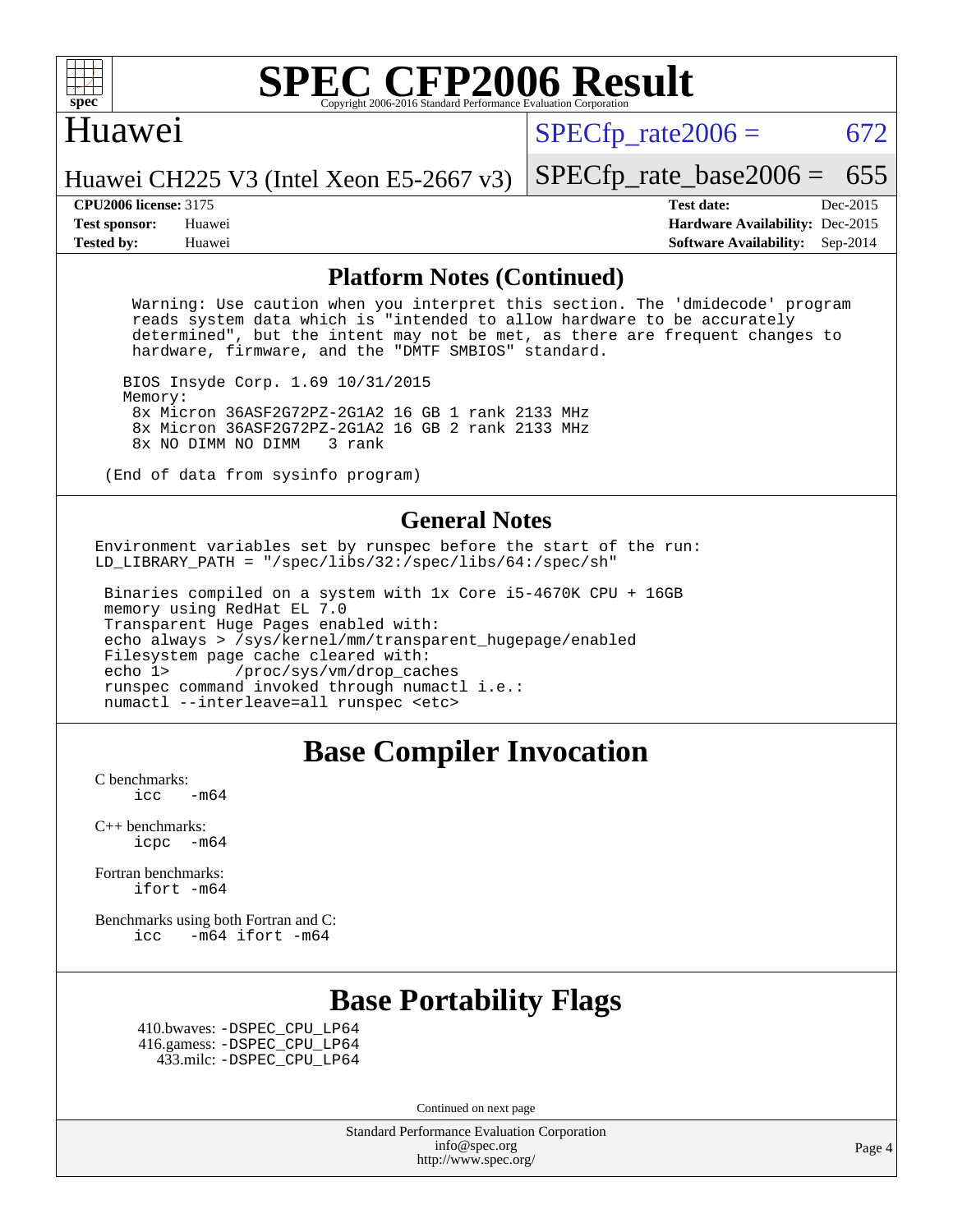

## Huawei

SPECfp\_rate $2006 = 672$ 

Huawei CH225 V3 (Intel Xeon E5-2667 v3)

[SPECfp\\_rate\\_base2006 =](http://www.spec.org/auto/cpu2006/Docs/result-fields.html#SPECfpratebase2006) 655

**[CPU2006 license:](http://www.spec.org/auto/cpu2006/Docs/result-fields.html#CPU2006license)** 3175 **[Test date:](http://www.spec.org/auto/cpu2006/Docs/result-fields.html#Testdate)** Dec-2015 **[Test sponsor:](http://www.spec.org/auto/cpu2006/Docs/result-fields.html#Testsponsor)** Huawei **[Hardware Availability:](http://www.spec.org/auto/cpu2006/Docs/result-fields.html#HardwareAvailability)** Dec-2015 **[Tested by:](http://www.spec.org/auto/cpu2006/Docs/result-fields.html#Testedby)** Huawei **[Software Availability:](http://www.spec.org/auto/cpu2006/Docs/result-fields.html#SoftwareAvailability)** Sep-2014

## **[Base Portability Flags \(Continued\)](http://www.spec.org/auto/cpu2006/Docs/result-fields.html#BasePortabilityFlags)**

| 434.zeusmp: -DSPEC_CPU_LP64                |                                                                |
|--------------------------------------------|----------------------------------------------------------------|
| 435.gromacs: -DSPEC_CPU_LP64 -nofor_main   |                                                                |
| 436.cactusADM: -DSPEC CPU LP64 -nofor main |                                                                |
| 437.leslie3d: -DSPEC CPU LP64              |                                                                |
| 444.namd: - DSPEC_CPU LP64                 |                                                                |
| 447.dealII: -DSPEC CPU LP64                |                                                                |
| 450.soplex: -DSPEC_CPU_LP64                |                                                                |
| 453.povray: -DSPEC_CPU_LP64                |                                                                |
| 454.calculix: -DSPEC CPU LP64 -nofor main  |                                                                |
| 459. GemsFDTD: - DSPEC CPU LP64            |                                                                |
| 465.tonto: -DSPEC CPU LP64                 |                                                                |
| 470.1bm: - DSPEC CPU LP64                  |                                                                |
|                                            | 481.wrf: -DSPEC_CPU_LP64 -DSPEC_CPU_CASE_FLAG -DSPEC_CPU_LINUX |
| 482.sphinx3: -DSPEC_CPU_LP64               |                                                                |

## **[Base Optimization Flags](http://www.spec.org/auto/cpu2006/Docs/result-fields.html#BaseOptimizationFlags)**

[C benchmarks](http://www.spec.org/auto/cpu2006/Docs/result-fields.html#Cbenchmarks):

[-xCORE-AVX2](http://www.spec.org/cpu2006/results/res2016q1/cpu2006-20160107-38601.flags.html#user_CCbase_f-xAVX2_5f5fc0cbe2c9f62c816d3e45806c70d7) [-ipo](http://www.spec.org/cpu2006/results/res2016q1/cpu2006-20160107-38601.flags.html#user_CCbase_f-ipo) [-O3](http://www.spec.org/cpu2006/results/res2016q1/cpu2006-20160107-38601.flags.html#user_CCbase_f-O3) [-no-prec-div](http://www.spec.org/cpu2006/results/res2016q1/cpu2006-20160107-38601.flags.html#user_CCbase_f-no-prec-div) [-opt-prefetch](http://www.spec.org/cpu2006/results/res2016q1/cpu2006-20160107-38601.flags.html#user_CCbase_f-opt-prefetch) [-auto-p32](http://www.spec.org/cpu2006/results/res2016q1/cpu2006-20160107-38601.flags.html#user_CCbase_f-auto-p32) [-ansi-alias](http://www.spec.org/cpu2006/results/res2016q1/cpu2006-20160107-38601.flags.html#user_CCbase_f-ansi-alias) [-opt-mem-layout-trans=3](http://www.spec.org/cpu2006/results/res2016q1/cpu2006-20160107-38601.flags.html#user_CCbase_f-opt-mem-layout-trans_a7b82ad4bd7abf52556d4961a2ae94d5)

#### [C++ benchmarks:](http://www.spec.org/auto/cpu2006/Docs/result-fields.html#CXXbenchmarks)

[-xCORE-AVX2](http://www.spec.org/cpu2006/results/res2016q1/cpu2006-20160107-38601.flags.html#user_CXXbase_f-xAVX2_5f5fc0cbe2c9f62c816d3e45806c70d7) [-ipo](http://www.spec.org/cpu2006/results/res2016q1/cpu2006-20160107-38601.flags.html#user_CXXbase_f-ipo) [-O3](http://www.spec.org/cpu2006/results/res2016q1/cpu2006-20160107-38601.flags.html#user_CXXbase_f-O3) [-no-prec-div](http://www.spec.org/cpu2006/results/res2016q1/cpu2006-20160107-38601.flags.html#user_CXXbase_f-no-prec-div) [-opt-prefetch](http://www.spec.org/cpu2006/results/res2016q1/cpu2006-20160107-38601.flags.html#user_CXXbase_f-opt-prefetch) [-auto-p32](http://www.spec.org/cpu2006/results/res2016q1/cpu2006-20160107-38601.flags.html#user_CXXbase_f-auto-p32) [-ansi-alias](http://www.spec.org/cpu2006/results/res2016q1/cpu2006-20160107-38601.flags.html#user_CXXbase_f-ansi-alias) [-opt-mem-layout-trans=3](http://www.spec.org/cpu2006/results/res2016q1/cpu2006-20160107-38601.flags.html#user_CXXbase_f-opt-mem-layout-trans_a7b82ad4bd7abf52556d4961a2ae94d5)

#### [Fortran benchmarks](http://www.spec.org/auto/cpu2006/Docs/result-fields.html#Fortranbenchmarks):

[-xCORE-AVX2](http://www.spec.org/cpu2006/results/res2016q1/cpu2006-20160107-38601.flags.html#user_FCbase_f-xAVX2_5f5fc0cbe2c9f62c816d3e45806c70d7) [-ipo](http://www.spec.org/cpu2006/results/res2016q1/cpu2006-20160107-38601.flags.html#user_FCbase_f-ipo) [-O3](http://www.spec.org/cpu2006/results/res2016q1/cpu2006-20160107-38601.flags.html#user_FCbase_f-O3) [-no-prec-div](http://www.spec.org/cpu2006/results/res2016q1/cpu2006-20160107-38601.flags.html#user_FCbase_f-no-prec-div) [-opt-prefetch](http://www.spec.org/cpu2006/results/res2016q1/cpu2006-20160107-38601.flags.html#user_FCbase_f-opt-prefetch)

[Benchmarks using both Fortran and C](http://www.spec.org/auto/cpu2006/Docs/result-fields.html#BenchmarksusingbothFortranandC):

[-xCORE-AVX2](http://www.spec.org/cpu2006/results/res2016q1/cpu2006-20160107-38601.flags.html#user_CC_FCbase_f-xAVX2_5f5fc0cbe2c9f62c816d3e45806c70d7) [-ipo](http://www.spec.org/cpu2006/results/res2016q1/cpu2006-20160107-38601.flags.html#user_CC_FCbase_f-ipo) [-O3](http://www.spec.org/cpu2006/results/res2016q1/cpu2006-20160107-38601.flags.html#user_CC_FCbase_f-O3) [-no-prec-div](http://www.spec.org/cpu2006/results/res2016q1/cpu2006-20160107-38601.flags.html#user_CC_FCbase_f-no-prec-div) [-opt-prefetch](http://www.spec.org/cpu2006/results/res2016q1/cpu2006-20160107-38601.flags.html#user_CC_FCbase_f-opt-prefetch) [-auto-p32](http://www.spec.org/cpu2006/results/res2016q1/cpu2006-20160107-38601.flags.html#user_CC_FCbase_f-auto-p32) [-ansi-alias](http://www.spec.org/cpu2006/results/res2016q1/cpu2006-20160107-38601.flags.html#user_CC_FCbase_f-ansi-alias) [-opt-mem-layout-trans=3](http://www.spec.org/cpu2006/results/res2016q1/cpu2006-20160107-38601.flags.html#user_CC_FCbase_f-opt-mem-layout-trans_a7b82ad4bd7abf52556d4961a2ae94d5)

## **[Peak Compiler Invocation](http://www.spec.org/auto/cpu2006/Docs/result-fields.html#PeakCompilerInvocation)**

#### [C benchmarks](http://www.spec.org/auto/cpu2006/Docs/result-fields.html#Cbenchmarks):  $\text{icc}$   $-\text{m64}$

[C++ benchmarks \(except as noted below\):](http://www.spec.org/auto/cpu2006/Docs/result-fields.html#CXXbenchmarksexceptasnotedbelow) [icpc -m64](http://www.spec.org/cpu2006/results/res2016q1/cpu2006-20160107-38601.flags.html#user_CXXpeak_intel_icpc_64bit_bedb90c1146cab66620883ef4f41a67e)

```
 450.soplex: icpc -m32 -L/opt/intel/composer_xe_2015/lib/ia32
```
#### [Fortran benchmarks](http://www.spec.org/auto/cpu2006/Docs/result-fields.html#Fortranbenchmarks): [ifort -m64](http://www.spec.org/cpu2006/results/res2016q1/cpu2006-20160107-38601.flags.html#user_FCpeak_intel_ifort_64bit_ee9d0fb25645d0210d97eb0527dcc06e)

Continued on next page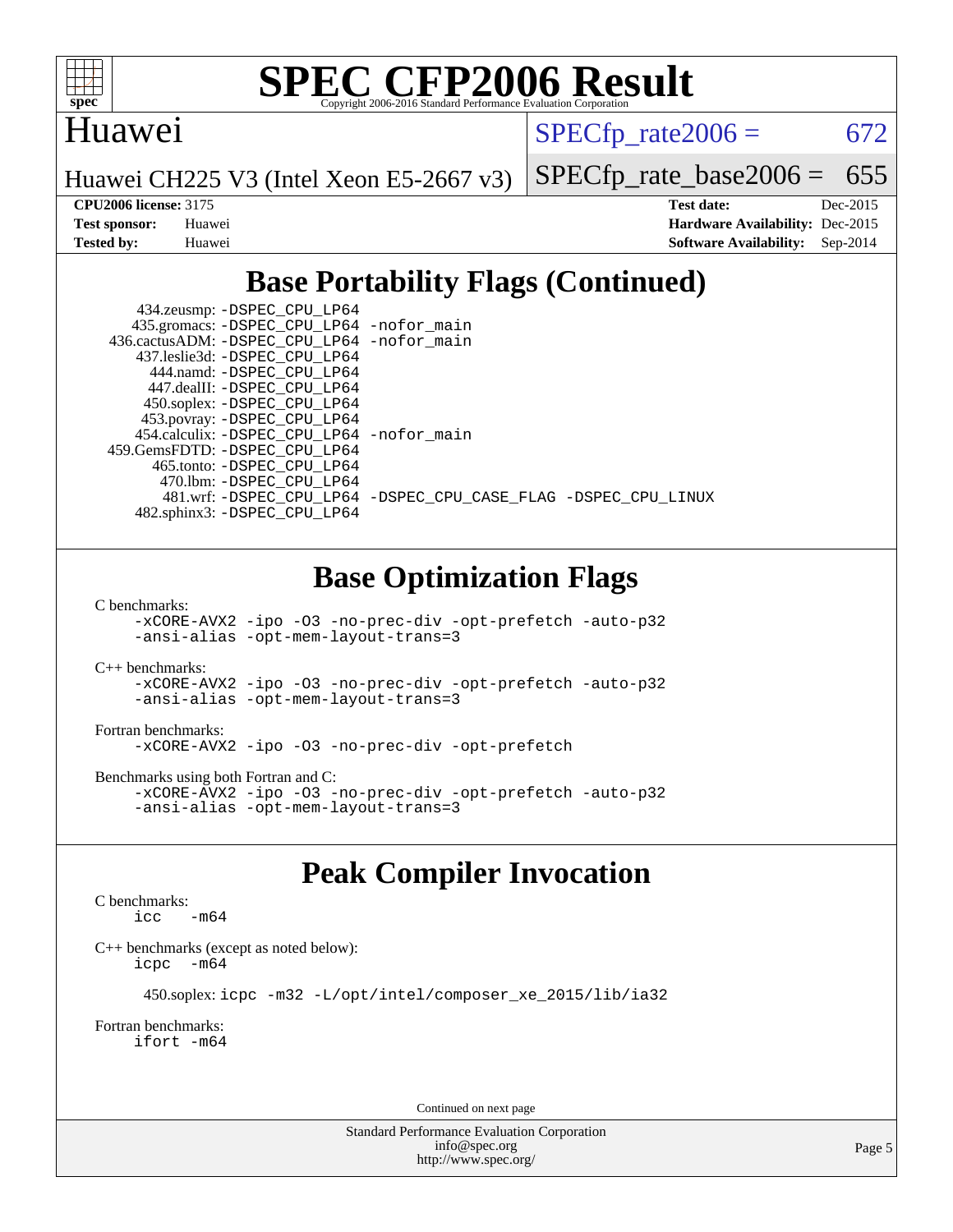

## Huawei

SPECfp\_rate $2006 = 672$ 

Huawei CH225 V3 (Intel Xeon E5-2667 v3)

[SPECfp\\_rate\\_base2006 =](http://www.spec.org/auto/cpu2006/Docs/result-fields.html#SPECfpratebase2006) 655

**[CPU2006 license:](http://www.spec.org/auto/cpu2006/Docs/result-fields.html#CPU2006license)** 3175 **[Test date:](http://www.spec.org/auto/cpu2006/Docs/result-fields.html#Testdate)** Dec-2015 **[Test sponsor:](http://www.spec.org/auto/cpu2006/Docs/result-fields.html#Testsponsor)** Huawei **[Hardware Availability:](http://www.spec.org/auto/cpu2006/Docs/result-fields.html#HardwareAvailability)** Dec-2015 **[Tested by:](http://www.spec.org/auto/cpu2006/Docs/result-fields.html#Testedby)** Huawei **[Software Availability:](http://www.spec.org/auto/cpu2006/Docs/result-fields.html#SoftwareAvailability)** Sep-2014

## **[Peak Compiler Invocation \(Continued\)](http://www.spec.org/auto/cpu2006/Docs/result-fields.html#PeakCompilerInvocation)**

[Benchmarks using both Fortran and C](http://www.spec.org/auto/cpu2006/Docs/result-fields.html#BenchmarksusingbothFortranandC): [icc -m64](http://www.spec.org/cpu2006/results/res2016q1/cpu2006-20160107-38601.flags.html#user_CC_FCpeak_intel_icc_64bit_0b7121f5ab7cfabee23d88897260401c) [ifort -m64](http://www.spec.org/cpu2006/results/res2016q1/cpu2006-20160107-38601.flags.html#user_CC_FCpeak_intel_ifort_64bit_ee9d0fb25645d0210d97eb0527dcc06e)

## **[Peak Portability Flags](http://www.spec.org/auto/cpu2006/Docs/result-fields.html#PeakPortabilityFlags)**

| 410.bwaves: -DSPEC CPU LP64                |                                                                |
|--------------------------------------------|----------------------------------------------------------------|
| 416.gamess: -DSPEC_CPU_LP64                |                                                                |
| 433.milc: -DSPEC CPU LP64                  |                                                                |
| 434.zeusmp: -DSPEC_CPU_LP64                |                                                                |
| 435.gromacs: -DSPEC_CPU_LP64 -nofor_main   |                                                                |
| 436.cactusADM: -DSPEC CPU LP64 -nofor main |                                                                |
| 437.leslie3d: -DSPEC CPU LP64              |                                                                |
| 444.namd: -DSPEC CPU LP64                  |                                                                |
| 447.dealII: -DSPEC CPU LP64                |                                                                |
| 453.povray: - DSPEC_CPU_LP64               |                                                                |
| 454.calculix: -DSPEC CPU LP64 -nofor main  |                                                                |
| 459. GemsFDTD: - DSPEC CPU LP64            |                                                                |
| 465.tonto: -DSPEC_CPU LP64                 |                                                                |
| 470.1bm: - DSPEC CPU LP64                  |                                                                |
|                                            | 481.wrf: -DSPEC CPU_LP64 -DSPEC_CPU_CASE_FLAG -DSPEC_CPU_LINUX |
| 482.sphinx3: -DSPEC_CPU_LP64               |                                                                |

## **[Peak Optimization Flags](http://www.spec.org/auto/cpu2006/Docs/result-fields.html#PeakOptimizationFlags)**

```
C benchmarks: 
        433.milc: -xCORE-AVX2(pass 2) -prof-gen(pass 1) -ipo(pass 2)
               -O3(pass 2) -no-prec-div(pass 2)
               -opt-mem-layout-trans=3(pass 2) -prof-use(pass 2)
               -auto-ilp32
        470.lbm: basepeak = yes
     482.sphinx3: -xCORE-AVX2 -ipo -O3 -no-prec-div -opt-mem-layout-trans=3
               -unroll2
C++ benchmarks: 
       444.namd: -xCORE-AVX2(pass 2) -prof-gen(pass 1) -ipo(pass 2)
               -O3(pass 2) -no-prec-div(pass 2)
               -opt-mem-layout-trans=3(pass 2) -prof-use(pass 2) -fno-alias
               -auto-ilp32
       447.dealII: basepeak = yes
```
Continued on next page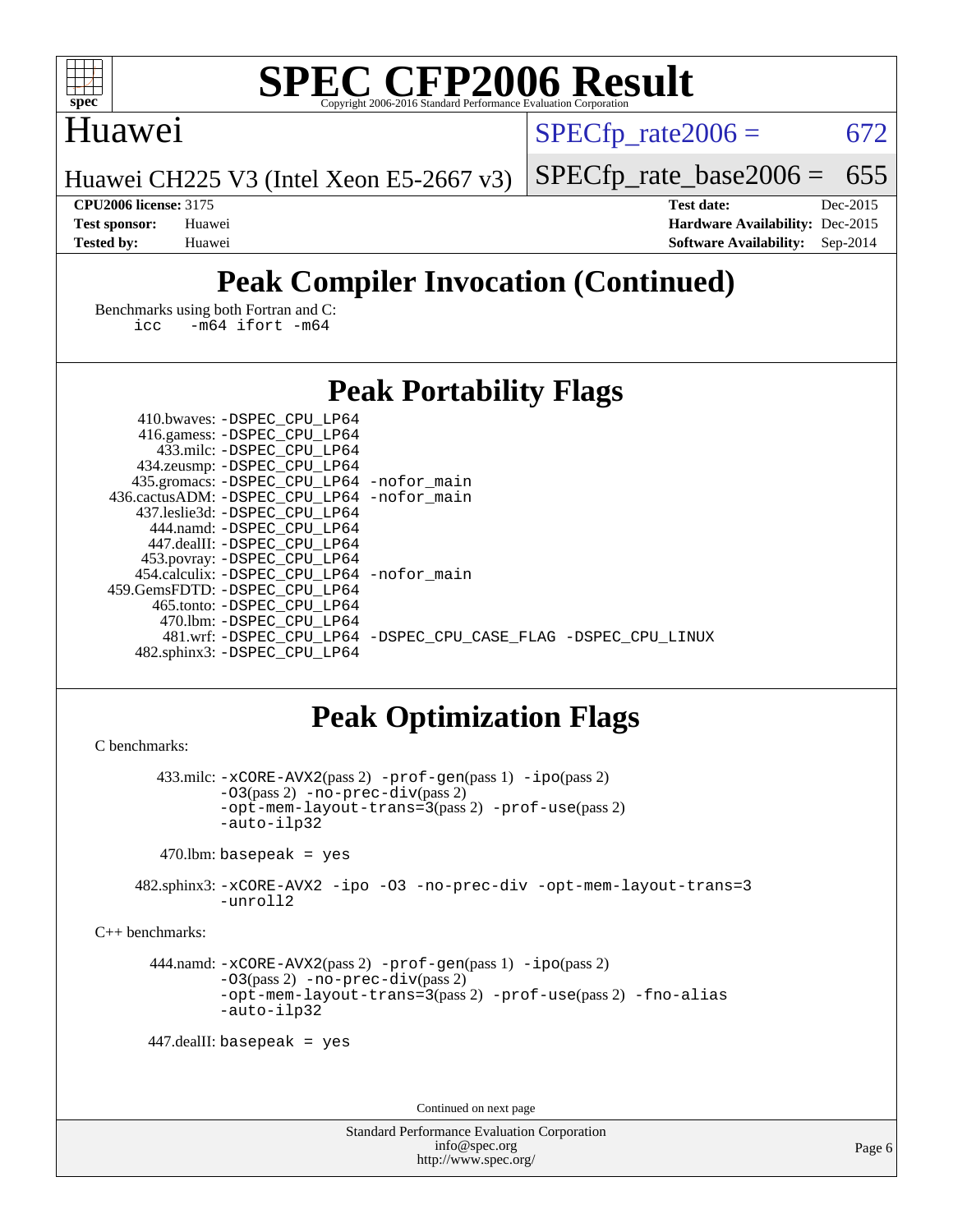

## Huawei

 $SPECfp_rate2006 = 672$  $SPECfp_rate2006 = 672$ 

Huawei CH225 V3 (Intel Xeon E5-2667 v3)

[SPECfp\\_rate\\_base2006 =](http://www.spec.org/auto/cpu2006/Docs/result-fields.html#SPECfpratebase2006) 655

**[CPU2006 license:](http://www.spec.org/auto/cpu2006/Docs/result-fields.html#CPU2006license)** 3175 **[Test date:](http://www.spec.org/auto/cpu2006/Docs/result-fields.html#Testdate)** Dec-2015 **[Test sponsor:](http://www.spec.org/auto/cpu2006/Docs/result-fields.html#Testsponsor)** Huawei **[Hardware Availability:](http://www.spec.org/auto/cpu2006/Docs/result-fields.html#HardwareAvailability)** Dec-2015 **[Tested by:](http://www.spec.org/auto/cpu2006/Docs/result-fields.html#Testedby)** Huawei **[Software Availability:](http://www.spec.org/auto/cpu2006/Docs/result-fields.html#SoftwareAvailability)** Sep-2014

## **[Peak Optimization Flags \(Continued\)](http://www.spec.org/auto/cpu2006/Docs/result-fields.html#PeakOptimizationFlags)**

| 450.soplex: -xCORE-AVX2(pass 2) -prof-gen(pass 1) -ipo(pass 2)<br>$-03(pass 2)$ -no-prec-div(pass 2)<br>-opt-mem-layout-trans=3(pass 2) -prof-use(pass 2)<br>-opt-malloc-options=3                                               |        |
|----------------------------------------------------------------------------------------------------------------------------------------------------------------------------------------------------------------------------------|--------|
| 453.povray: -xCORE-AVX2(pass 2) -prof-gen(pass 1) -ipo(pass 2)<br>$-03(pass 2)$ -no-prec-div(pass 2)<br>-opt-mem-layout-trans=3(pass 2) -prof-use(pass 2) -unroll4<br>-ansi-alias                                                |        |
| Fortran benchmarks:                                                                                                                                                                                                              |        |
| 410.bwaves: basepeak = $yes$                                                                                                                                                                                                     |        |
| $416$ .gamess: $-x \text{CORE-AVX2}(pass 2)$ -prof-gen(pass 1) -ipo(pass 2)<br>$-03(pass 2)$ -no-prec-div(pass 2) -prof-use(pass 2) -unroll2<br>-inline-level=0 -scalar-rep-                                                     |        |
| $434$ .zeusmp: basepeak = yes                                                                                                                                                                                                    |        |
| 437.leslie3d: -xCORE-AVX2 -ipo -03 -no-prec-div -opt-prefetch                                                                                                                                                                    |        |
| $459.GemsFDTD: basepeak = yes$                                                                                                                                                                                                   |        |
| 465.tonto: -xCORE-AVX2(pass 2) -prof-gen(pass 1) -ipo(pass 2)<br>-03(pass 2) -no-prec-div(pass 2) -prof-use(pass 2) -unroll4<br>-auto -inline-calloc -opt-malloc-options=3                                                       |        |
| Benchmarks using both Fortran and C:                                                                                                                                                                                             |        |
| 435.gromacs: -xCORE-AVX2(pass 2) -prof-gen(pass 1) -ipo(pass 2)<br>$-03(pass 2)$ -no-prec-div(pass 2)<br>-opt-mem-layout-trans=3(pass 2) -prof-use(pass 2)<br>-opt-prefetch -auto-ilp32                                          |        |
| $436.cactusADM: basepeak = yes$                                                                                                                                                                                                  |        |
| $454$ .calculix: basepeak = yes                                                                                                                                                                                                  |        |
| 481.wrf: -xCORE-AVX2 -ipo -03 -no-prec-div -auto-ilp32                                                                                                                                                                           |        |
| The flags files that were used to format this result can be browsed at<br>http://www.spec.org/cpu2006/flags/Intel-ic15.0-official-linux64.html<br>http://www.spec.org/cpu2006/flags/Huawei-Platform-Settings-HASWELL-V1.4.html   |        |
| You can also download the XML flags sources by saving the following links:<br>http://www.spec.org/cpu2006/flags/Intel-ic15.0-official-linux64.xml<br>http://www.spec.org/cpu2006/flags/Huawei-Platform-Settings-HASWELL-V1.4.xml |        |
| <b>Standard Performance Evaluation Corporation</b>                                                                                                                                                                               |        |
| info@spec.org<br>http://www.spec.org/                                                                                                                                                                                            | Page 7 |